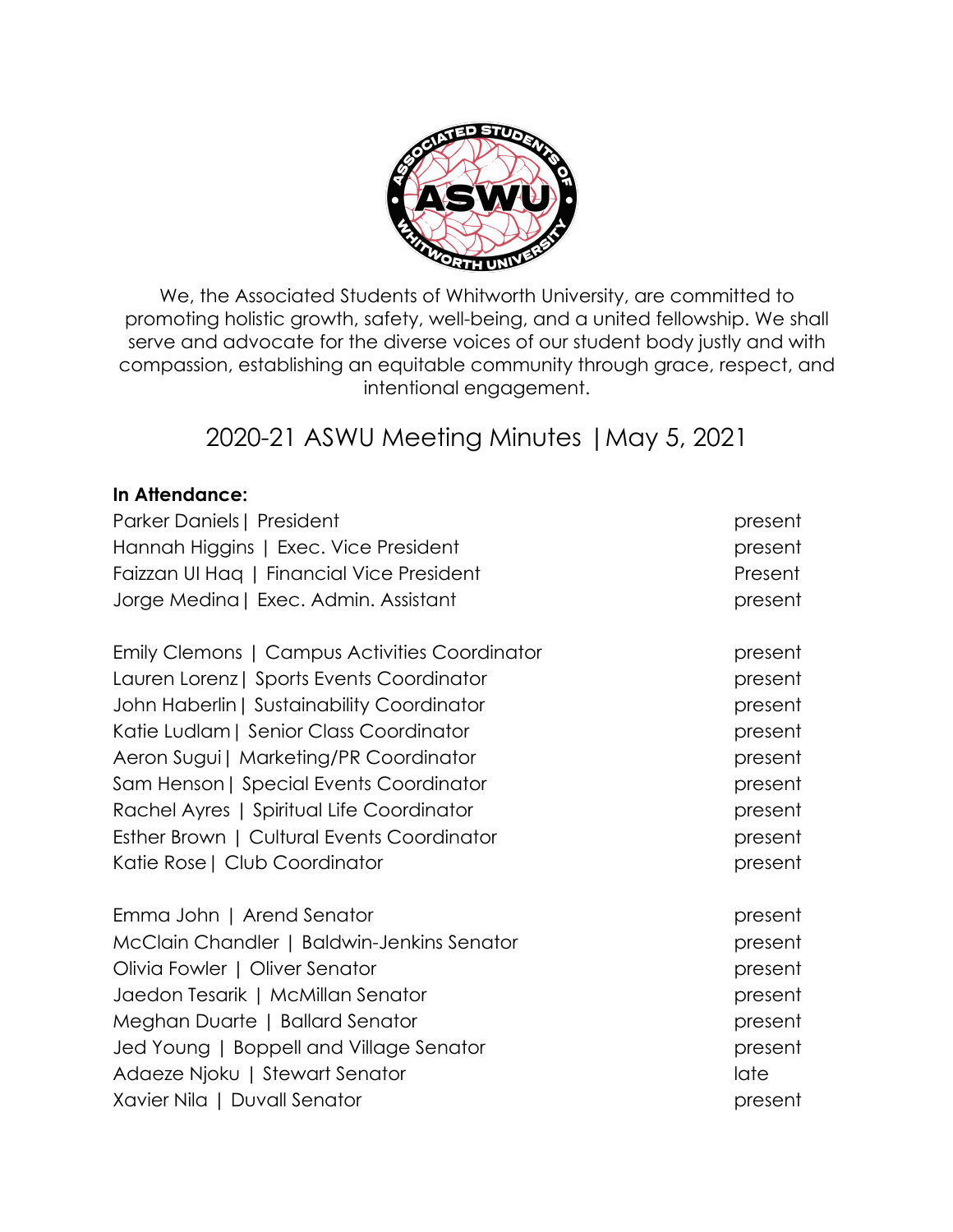| Isaac Price   Warren Senator             | present |
|------------------------------------------|---------|
| David Martin   Off-Campus Senator        | present |
|                                          |         |
| Michael Lie   Global Engagement Rep      | present |
| Georgia Goff   Incoming Student Rep      | present |
| Christian Aguilar   Incoming Student Rep | present |
| Christine Chen   Off-Campus rep          | present |
| Jamie Copeland   Off-Campus rep          | proxy   |
| Munya Fashu-kanu   Off-Campus rep        | present |
| Michael Bedford   Off-Campus rep         | proxy   |
| Victoria Viloudaki   WhitFlex rep        | present |
|                                          |         |

\_\_\_\_\_\_\_\_\_\_\_\_\_\_\_\_\_\_\_\_\_\_\_\_\_\_\_\_\_\_\_\_\_\_\_\_\_\_\_\_\_\_\_\_\_\_\_\_\_\_\_\_\_\_\_\_\_\_\_\_\_\_\_\_\_\_\_\_\_\_\_\_\_\_\_\_\_\_

 $\_$  , and the set of the set of the set of the set of the set of the set of the set of the set of the set of the set of the set of the set of the set of the set of the set of the set of the set of the set of the set of th

Meeting brought to order at 5:00 PM. Mission Statement read by Chris Clay.

# **Approval of Minutes**

Motion by Sam, Seconded by Jed In favor: 16| Opposed: 0 | Abstaining Motion passes

# **Club Coordinator Updates**

Pep Band: Things have been quite different this year. Normally perform at games and march in downtown Spokane parade in spring but due to COVID restrictions have not been able to do many of those performances. Hoping to do more next year and have just finished selecting next year's leadership team. Looking at doing zoom event but still working on details. New contact will be Christopher Anderson canderson23@my.whitworth.edu and will be updating information shortly. Meetings are dependent on athletic schedule.

 $\_$  , and the set of the set of the set of the set of the set of the set of the set of the set of the set of the set of the set of the set of the set of the set of the set of the set of the set of the set of the set of th

# **President Updates**

Parker: John will now talk about some of the revisions he is proposing for the sustainability section of the Bylaws.

John: In our bylaws article 7 relates to sustainability regulations and it is not followed at all, so I took a look at that and created new set of regulations. As we have them written the carbon offset is supposed to be tracked and reported to me but since that is not realistic or followed, I came up with a revised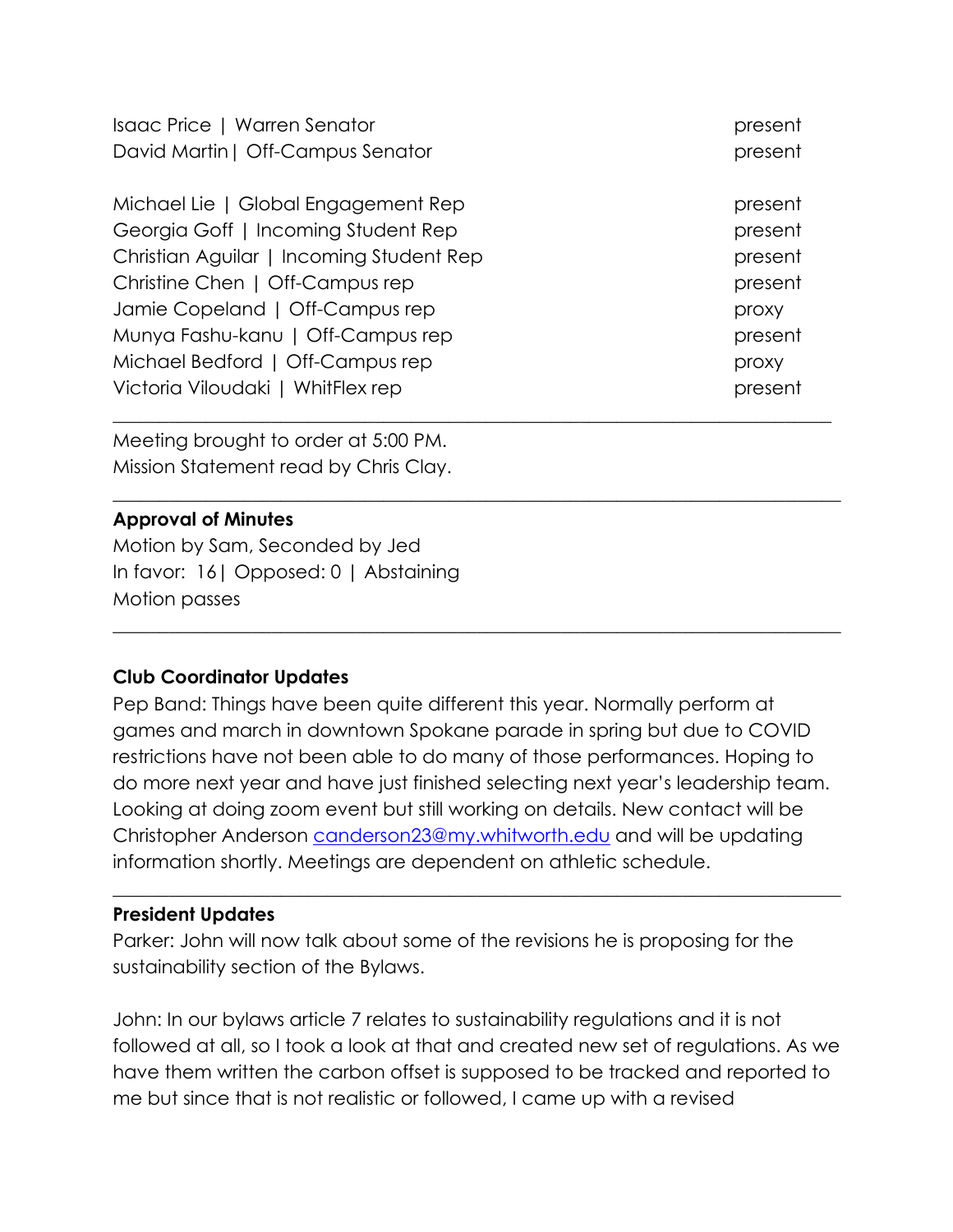sustainability section. Basically, the carbon offset program will be funded by 2% of each account budget and we are supposed to keep track of travel for carbon offset, but these new bylaws is an attempt to start things in the right direction with a flat 2% from your budget to go to carbon offset. More information about this to be sent out.

Olivia: the two percent comes from our budget?

John: yep, and up to \$1500 of my budget will come up to match those.

Parker: passing torches will be next week so find torches for the next team members. End of year banquet is still a BBQ this next week and come by my office to pick up clothespin since it is dead week to give some encouragement. Wanted to clarify for when we move on to discussion input is valued but if someone says exactly what you are thinking we do not need to hear it again. Also, the exec team and budget committee has heard frustrations and concerns and have looked at other solutions.

\_\_\_\_\_\_\_\_\_\_\_\_\_\_\_\_\_\_\_\_\_\_\_\_\_\_\_\_\_\_\_\_\_\_\_\_\_\_\_\_\_\_\_\_\_\_\_\_\_\_\_\_\_\_\_\_\_\_\_\_\_\_\_\_\_\_\_\_\_\_\_\_\_\_\_\_\_\_

## **FVP Updates**

Capital: \$14,161 Unallocated: \$ 14,990

Faizzan: No finance committee update.

Katie R moves to approve budget proposal, Michael Lie seconds

Hannah: I am proposing a friendly amendment to the budget proposing for bus passes in which exec salaries get cut by an hour each apart from communications director which is a sum of around \$1,300, all salaries for media cut by 2 hours each so yearbook, whit FM and whitworthian to give us around \$2,685. We would be cutting \$5000 from intramurals which will most likely cut things like referees' salaries and actual intramurals as well as \$5,000 cut from outdoor rec which would come from trips and equipment repair. Proposing a \$1,000 cut from off campus budget, and \$500 from Chapel and HEAT. There is a small amount of rollover from this year and that would cover the rest that is remaining after cutting this amount of \$15,985.12. I am proposing this as a friendly amendment.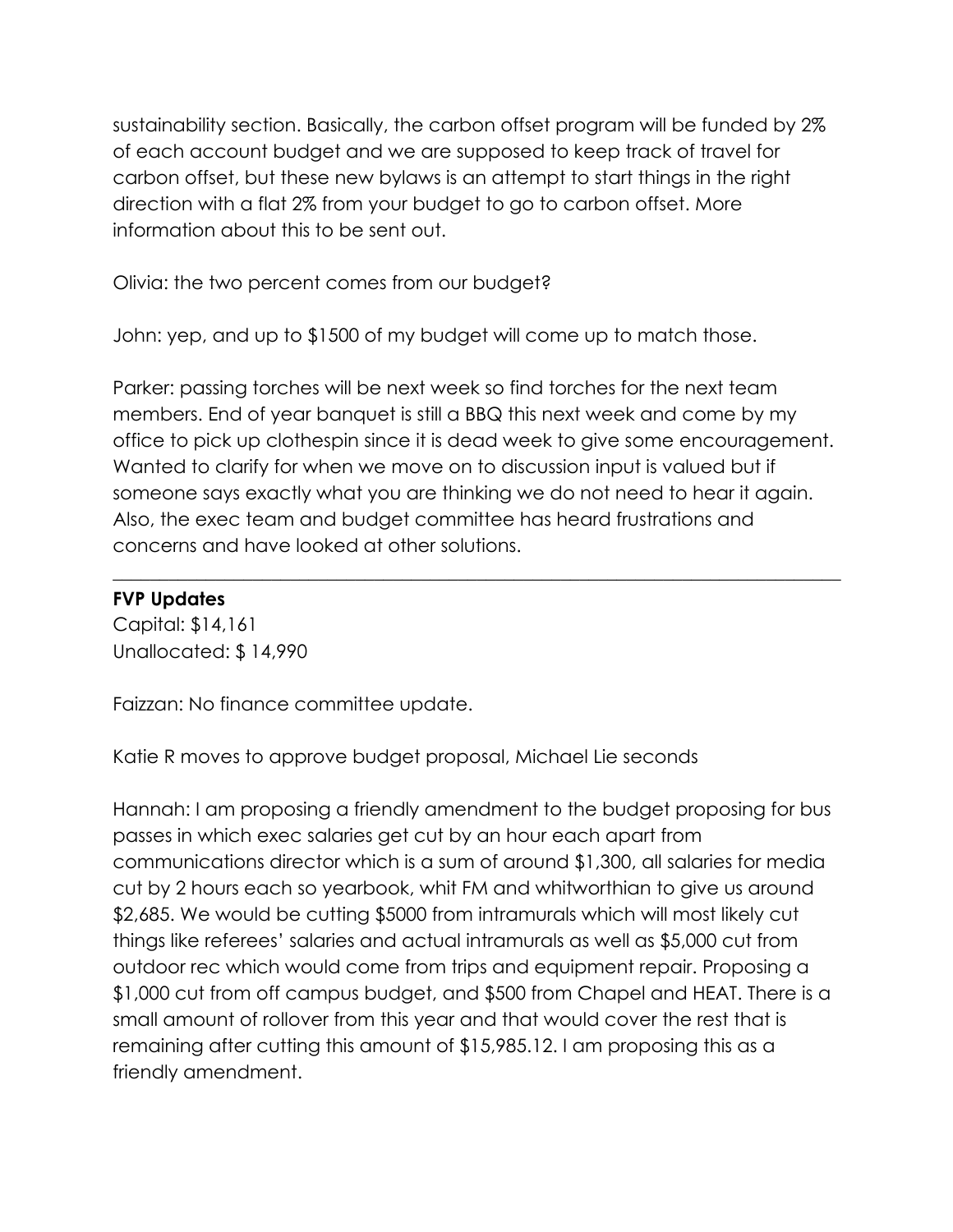Jed: I like the changes vote yes

Christian: just to add on parker and I were talking and like Hannah said this is a band aid solution one of the things I would say would be that next year some coordinators start talking about this transportation issue. Maybe bringing back shuttles or other carpools and when doing survey, the % of students who said they were using it daily was only 12 students out of 150. A lot of students use it recreational and I think it could be fixed another way.

## **Approval of Proposed Budget with Friendly Amendment**

In favor 17 | Opposed: 0 | Abstaining 1 Motion passes

David: Christian just mentioned the actual usage, what's the reason we can't stipend individual students?

Hannah: STA has offered an all or nothing contract, so we have to cover the cost as if everyone were to use the bus

Olivia: In future years can admin or admissions help with cost?

Jason: that would be part of discussion for next year but right now a lot of departments are not in a great place financially but there might be some solutions for next year to share cost.

Xavier: I wanted to be clear is it more expensive to reimburse students.

Faizzan: yes, it is way more expensive per month

Michael: I've done the math and for 300 students per month it is over \$200k

John: An EAC member ran the numbers and if you wanted to do things on the side \$16k would be enough for 22 students to get monthly bus passes so as long as we have more than 22 students using it, we are way more above than that usage, so I appreciate the effort for the bus passes.

Lauren: are bus passes service most schools offer?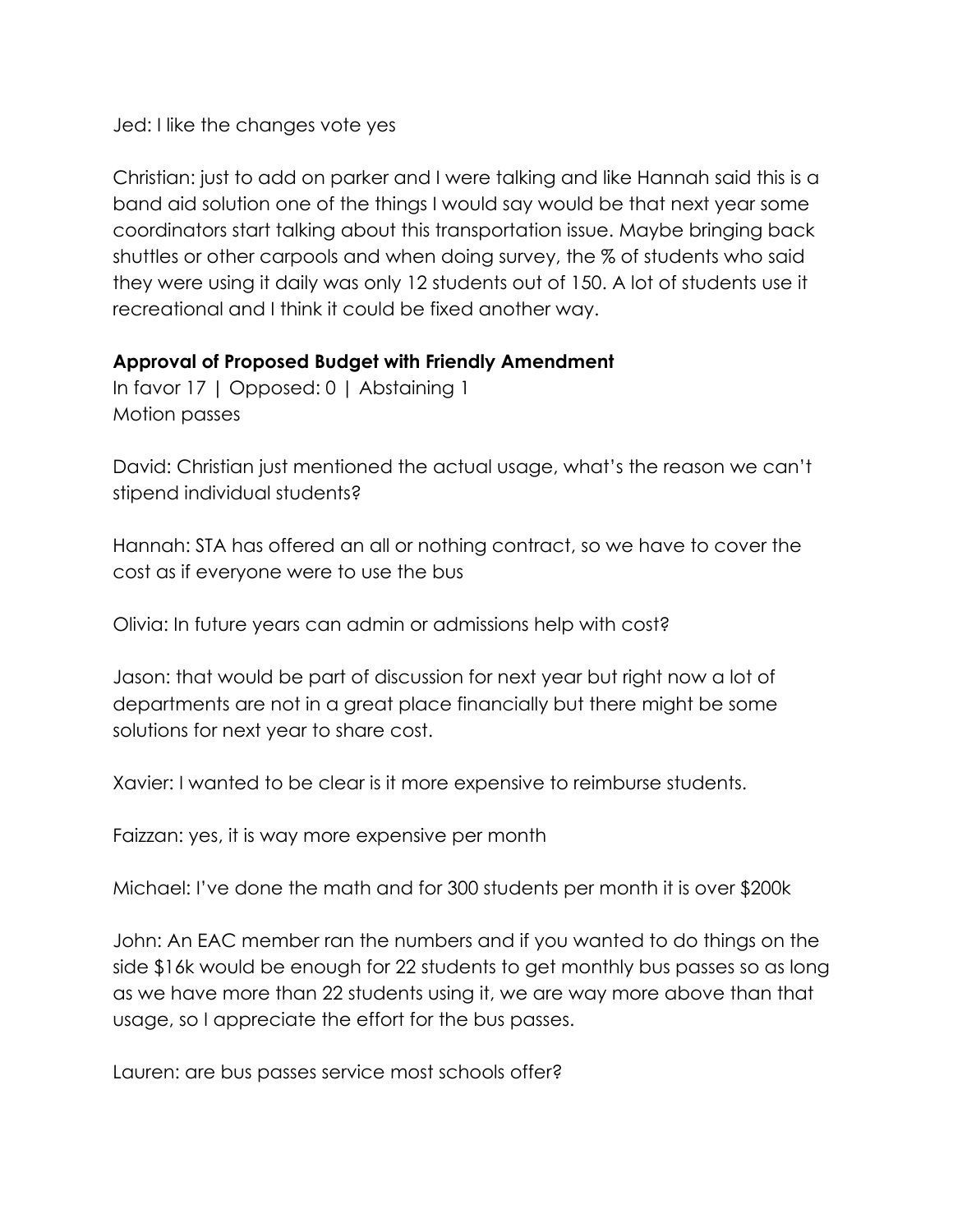Hannah: It is unusual for student government to fund bus passes but yeah.

Georgia: why is this is our job?

Parker: that will be part of the discussion next year

In favor: 18| Opposed: 0 | Abstaining Motion passes

# **EVP Updates**

Hannah: I do have meal cards today; the new senators will be doing newsletters this week and are due tomorrow at 5 pm. This would normally have things such as votes that happen and also upcoming events and other info. For end of year review for representatives Jason and I will meet with you next week so that will be sent out. Highlight this week is the tech team from Lil Springfest, Tyler, Emily, Robert and Sam Henson so be sure to give them a huge shoutout. Lawrence also gave a shout out to the light crew.

 $\_$  , and the set of the set of the set of the set of the set of the set of the set of the set of the set of the set of the set of the set of the set of the set of the set of the set of the set of the set of the set of th

\_\_\_\_\_\_\_\_\_\_\_\_\_\_\_\_\_\_\_\_\_\_\_\_\_\_\_\_\_\_\_\_\_\_\_\_\_\_\_\_\_\_\_\_\_\_\_\_\_\_\_\_\_\_\_\_\_\_\_\_\_\_\_\_\_\_\_\_\_\_\_\_\_\_\_\_\_\_

# **Coordinator Spotlight**

Sam Henson: I'm the traditional events coordinator this year and it has been weird, so my job is a lot of pushing for big traditional events but this year events like homecoming didn't happen so this year had to keep up with the changes happing and aware of the guidelines that we had to abide by. For unplugged 2 was supposed to be outside event but did not happen because half the acts pulled out and I had plans for second chance prom, but people would have to be in their own squares and it would have been difficult. Did things like merch we had for events, but it was a weird year but did what I could.

 $\_$  , and the set of the set of the set of the set of the set of the set of the set of the set of the set of the set of the set of the set of the set of the set of the set of the set of the set of the set of the set of th

# **Upcoming Events:**

# **Off-Campus Yard Sale:**

David: This Saturday from 12-4 off campus yard sale will be held so be sure to spread the word it is a great time to get some great deals in the A1 parking lot.

# **Warren Peace:**

Isaac: also, this Saturday at 6 pm in the loop only to warren residents.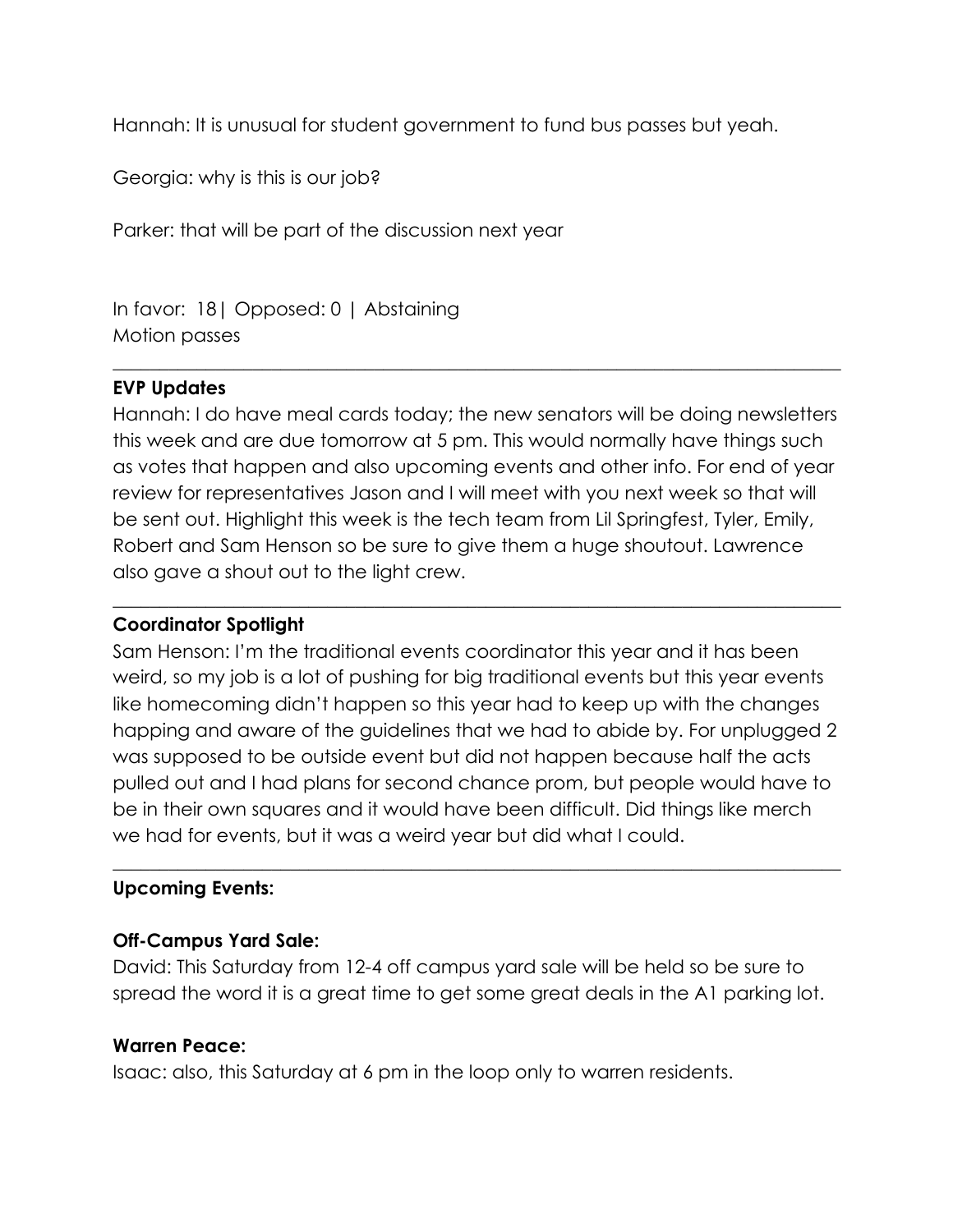# **Senior Bingo:**

Katie: on Sunday at 6 pm going to be super fun have almost 70 people signed up getting prizes now, but I will need help for the event and might have to ask seniors to help and not participate in the event.

# **Worship Night:**

Rachel: After bingo night stick around at 8:30 it will be modified version of unveiled will be a time to refocus on Christ.

## **End of year Banquet:**

Jason: we can all thank jay Inslee for putting a pause on phase movement and are allowed to have banquet BBQ at my house and hang out. Only for ASWU members.

\_\_\_\_\_\_\_\_\_\_\_\_\_\_\_\_\_\_\_\_\_\_\_\_\_\_\_\_\_\_\_\_\_\_\_\_\_\_\_\_\_\_\_\_\_\_\_\_\_\_\_\_\_\_\_\_\_\_\_\_\_\_\_\_\_\_\_\_\_\_\_\_\_\_\_\_\_\_\_\_\_\_\_\_\_\_\_\_\_\_\_\_\_\_\_\_\_\_\_\_\_\_\_\_\_

# **Constituency Reports**

## **Arend**

Emma: Arend is doing well, cleanliness in kitchen is getting better but food is getting stolen but don't really know who to go to.

#### **Whitflex rep**

Victoria: Nothing much really happening all constituents are coming back next semester convinced them all to come back

#### **Duvall**

Xavier: based on survey most are doing well not much has come up. Candy for kindness has gone down a little bit hopefully spike ball next Thursday.

#### **Warren**

Isaac**:** had problem with our door but apart from that just trying to get word about warren peace out there.

# **Baldwin Jenkins**

Mac: Poppin off, wrapping up the year people getting ready for finals. Someone a few weeks had an ice cream in freezer, and someone took it ate it and filled it with water in freezer.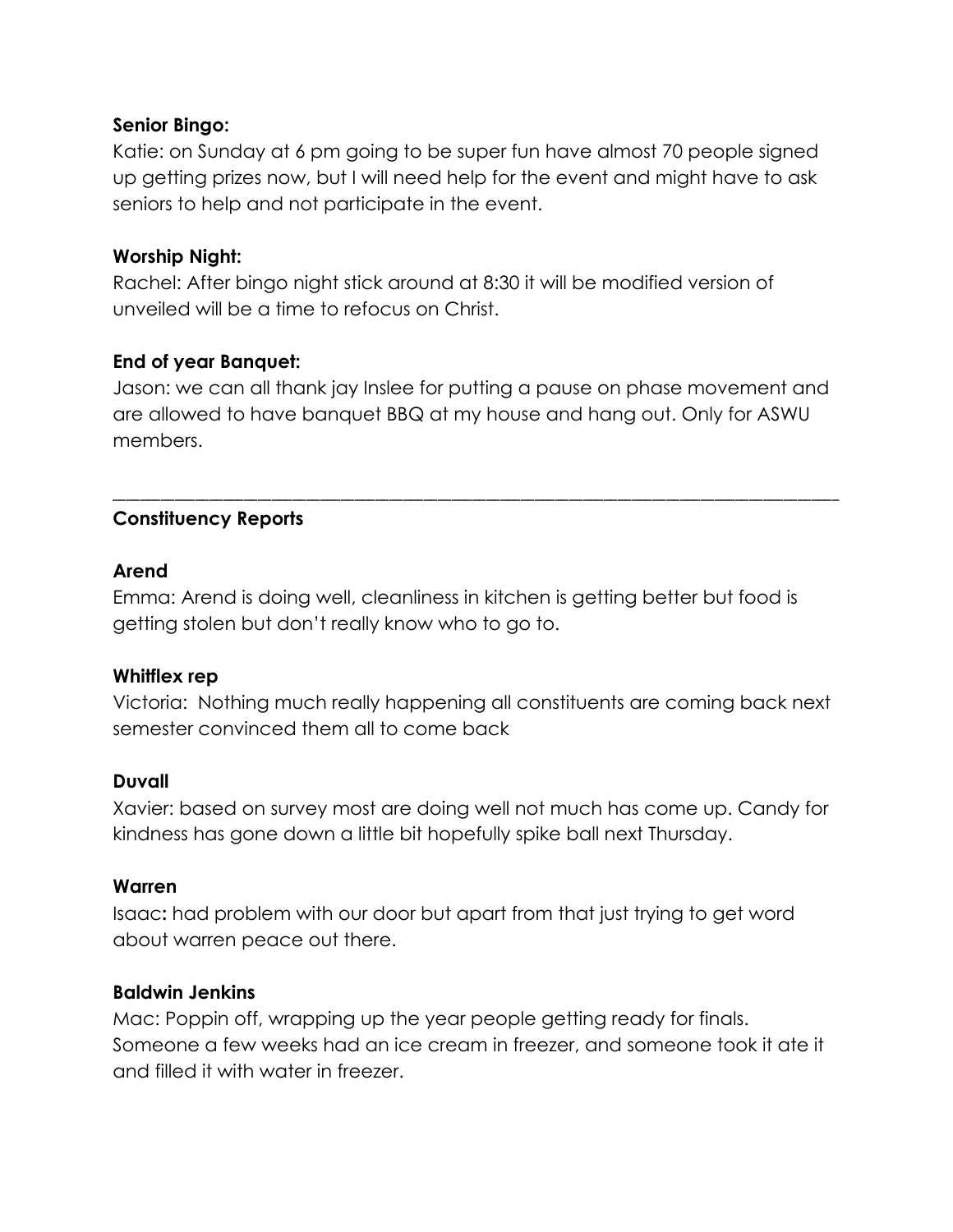# **Global Engagement Rep**

Michael L: Students doing great, 8 people reached out to me about bus passes so I'm glad we figured it out.

# **Incoming Student Rep**

Georgia: As mac mentioned lots of stress around finals and like to mention a firstyear student had backpack stolen and is trying to raise money so be careful with your stuff.

Christian: busy talking to people about bus passes but it was nice to see students being involved. Thinking about transition to next year and how to make up for experiences we have missed out and have reached out incoming students who were on flex.

# **Off Campus**

David: To reiterate yard sale is going on, also will be sending out an email since I will need a little bit of help.

# **Stewart**

Adaeze: Not too much to report but people are stressing, and some people are a little nervous since move out signs are being posted and not sure how that will work.

# **McMillan**

Jaedon: doing good still spending lots of time outside, it was my resident that got backpack stolen but he raised the money for it, so it is better than it was. Ping pong table getting delivered soon.

# **Ballard**

Meghan: Everyone hanging outdoors as well and end of year sneaking up on people and they enjoyed Springfest.

# **Oliver**

Olivia: had Oliver twist last week and lots of people came and loved it. As far as the hall itself stress is happening will put info in newsletter about trash since there has been trash everywhere and found mice in the hall.

# **Boppell**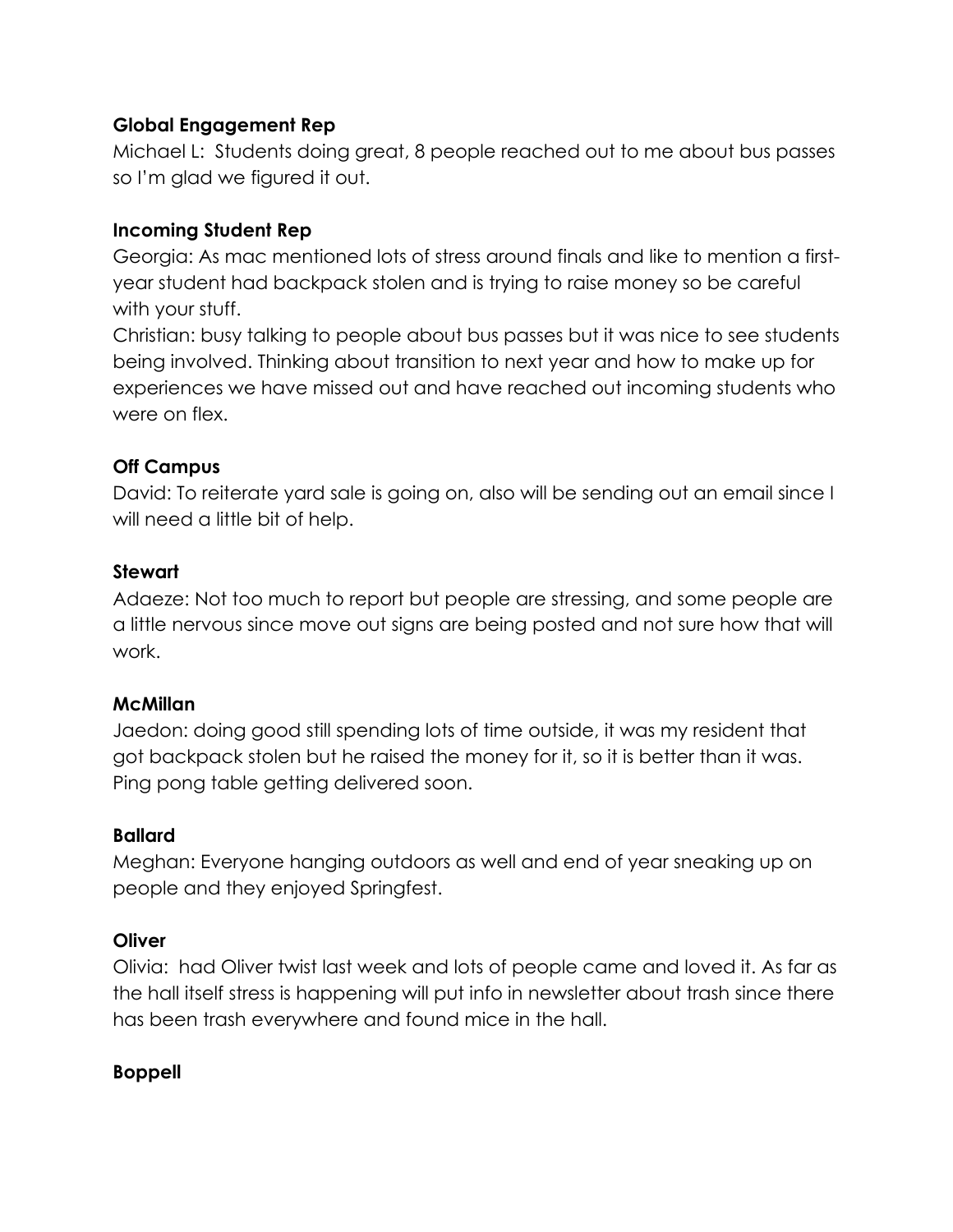Jed: My people also enjoyed Springfest but ready to be done and on personal note before meeting my bathroom flooded and had to clean that.

 $\_$  , and the set of the set of the set of the set of the set of the set of the set of the set of the set of the set of the set of the set of the set of the set of the set of the set of the set of the set of the set of th

# **Campus Vibes**

Georgia: I think everyone enjoyed Cinco de mayo food from Sodexo and it is nice to enjoy something new.

Christian: reminder on importance of programming we can get set in our routine but as we are doing our last events remember that programming is important for building community.

Rachel: still working on surprise thank you video for Beck Taylor and deadline got pushed back it would be appreciated if you could submit video.

Jed: heard people that got second doses today and read an article saying herd immunity may not be possible so pls get vaccine.

Adaeze: with Duvall buttons I have heard people get stressed about it someone said that they only have \$20 in their account and to them \$8 is meaningful but I don't know if we can do anything.

Jaedon: I don't think university should be allowed to fine entire building for one person's mistake, this week I had lots of people email me about their opinions who were not my constituents, but I cannot represent them.

Aeron: with vaccines they are going on today and tomorrow so be mindful of people you know who is getting those.

Olivia: had a TLAC meeting on Monday and most of the meeting was talked about the professor and awards because they only got 2 and wanted more professors to nominate other professors. Also talked about the build your own major and the changes to that and how to figure out the best education for them.

Grant: wanted to shine some light with Duvall buttons from my understanding we pay housing deposits at the beginning of the year and that deposit covers any damages that may occur and that we technically already payed it and should come out of your account.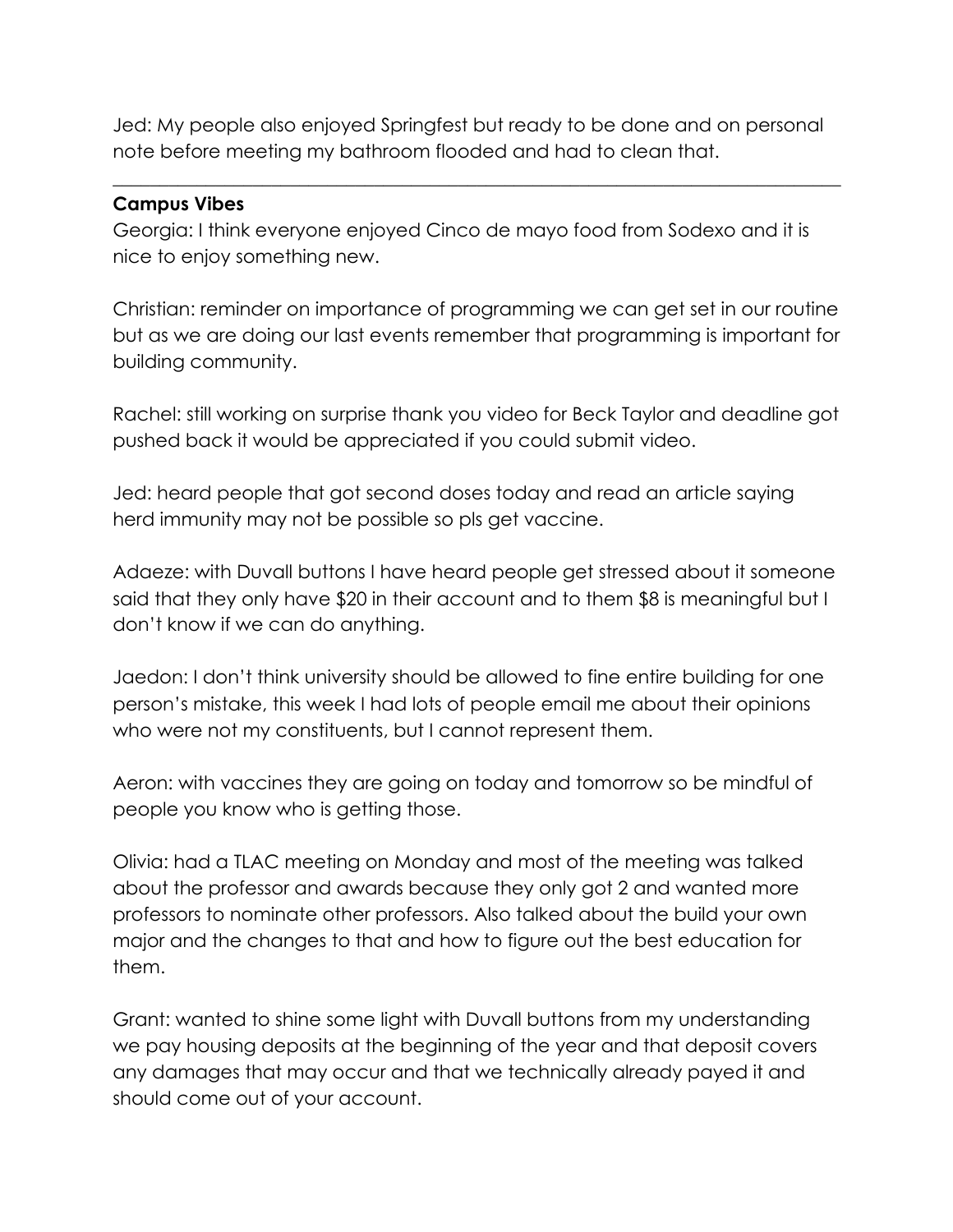Jason: in a few weeks is commencement and we are looking for volunteers and you can get paid but we will need people for the whole weekend.

Katie R: idk how many people follow whit confessions but recently lots of posts saying bad things about Springfest and ASWU decisions and these posts can get under my skin as someone on ASWU and if you experience that I would recommend not to pay attention to that as I know very few people who are unhappy with Springfest but ultimately, we have a good idea of what student body needs or wants.

Georgia: speak on what Katie was saying I have only heard good things about Springfest with many saying it was a highlight of the year.

 $\_$  , and the set of the set of the set of the set of the set of the set of the set of the set of the set of the set of the set of the set of the set of the set of the set of the set of the set of the set of the set of th

## **Shout outs**

Emily: shoutout to Samuel since he was working tech and ASWU and he crushed it

Christian: budget committee for being awesome and shout out to next year's people who helped at Springfest.

Sam: The past 4 years I have worked on the tech team with Tony and he has been such a huge mentor to me and how much he has struggled with how bands come in and are just not very fun to work with. Springfest was everything I have not seen him that happy at an event for years and so it was great to see. He would not stop talking about how great you all did and how much he enjoyed it so thank you.

Rachel: Thank you to all who helped out especially new members so thank you all.

Olivia: thank you to those who helped with Oliver twist.

Hannah: shoutout to this exec team as this is our last meeting

Parker: shout out to this year's team you guys have done a fantastic job so thank you.